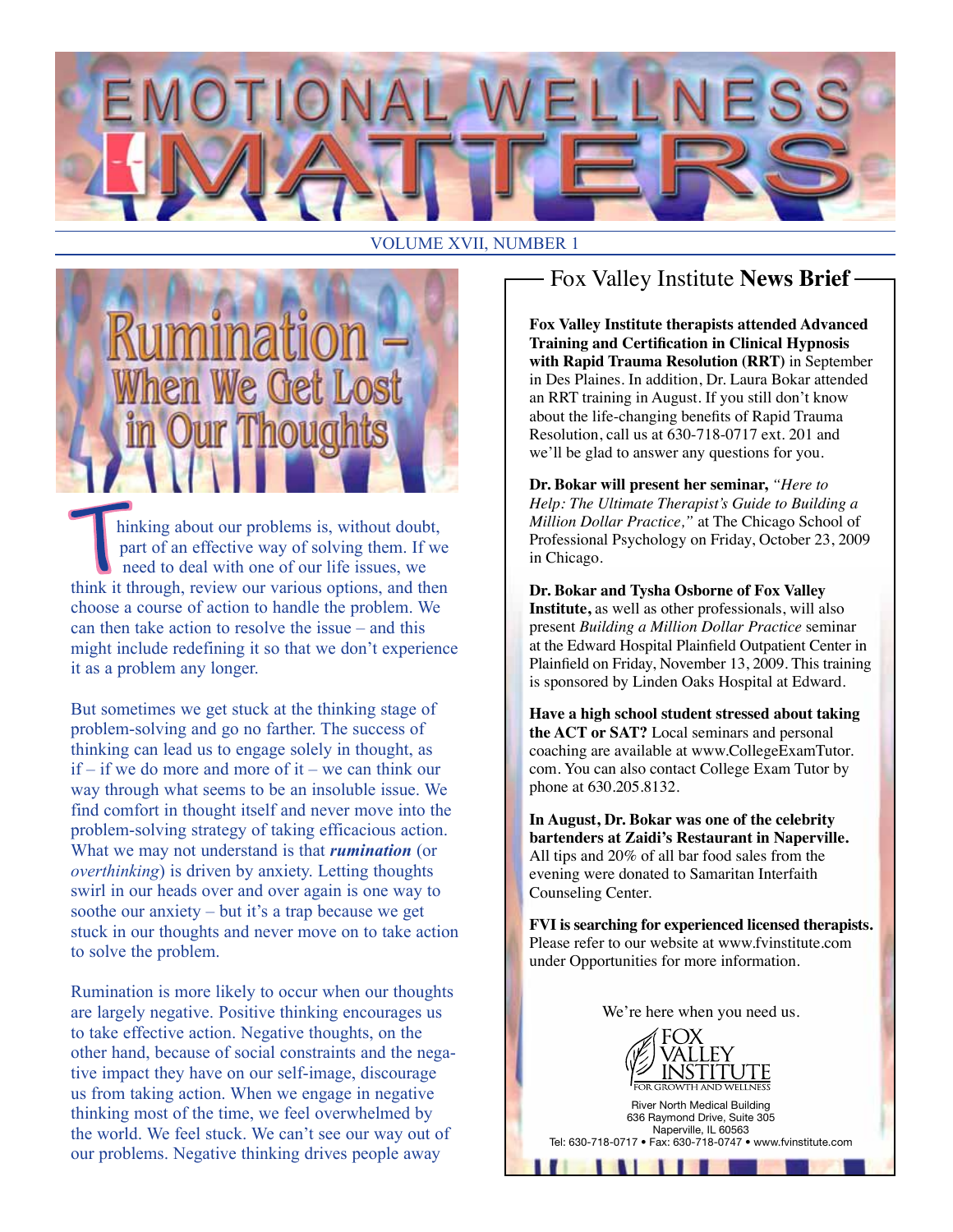from us so that we are unable to share our thoughts with others and benefit from the feedback they might offer. And so, alone, we think – and think. We ruminate.

Our emotions of the moment, as they ebb and flow throughout the day, influence our thoughts. If we feel sad, the brain has greater access to sad thoughts and memories. So when things happen in our lives, we interpret these events in a sad way. Similarly, if we feel anxious, our brain responds to memories associated with anxiety – and this may lead to our feeling unsafe or even paranoid, because we filter our interpretations of events in an anxious way. These negative emotions are associated with negative thoughts. And this is where rumination takes hold. Negative moods lead to negative thinking, which subsequently drives our negative mood – and we get caught in the cycle of rumination. (Interestingly, if we can change our thinking in a positive way, then positive moods will follow – and then we interpret events positively and can take effective action to solve our problems.)

Researchers have found that women are much more likely to ruminate than men. This reflects the two-toone ratio of women who suffer from depression in comparison to men. There are a number of possible reasons why women ruminate more often than men, including socialization practices in our society, job discrimination, lower pay, and a greater incidence of abuse. In addition to depression, rumination is associated with anxiety, anger, and substance abuse.

The content of ruminations falls into three broad categories –

• Victimization – When we feel that we have been treated badly by someone, we ruminate about the injustice we have experienced. We review the situation again and again and think of ways we can find retribution. We don't look at the whole situation or try to understand our part in the interaction. Unfortunately, we may take action on our thoughts that may have negative consequences.

• *Magnifying* – When we feel upset, we start thinking of reasons to explain our feelings. We may come up with a number of causes, all equally plausible, and some may be dramatic and not grounded in reality. We then take rash actions with negative consequences, such as quitting our job, ending a friendship, or acting out our bad mood.

• **Chaos** – Sometimes we feel overwhelmed and our thoughts dart from one focus to another without any clear theme. We end up feeling disoriented – and we may shut down or run away from our problems.

Rumination should not be confused with other types of thinking.

• Rumination is not the same as worry, although ruminators do worry. Worry involves "what if's" – wondering about things that might happen ("What if I say the wrong thing at work?" "What if this date goes wrong?"). Rumination, on the other hand, focuses more on things that have happened in the past – like things you said or things that went wrong.

Rumination is not the same as obsessive-compulsive disorder. OCD involves a preoccupation with thoughts that are external, like germs, and how they might intrude on us. Ruminators can turn these thoughts off easily.

• And rumination is not like the thinking that goes on in therapy. One thing that therapy might do is to focus on effective problem-solving, including looking at situations in a different way and finding ways to take action to solve problems. Ruminators focus on one way of looking at a problem and they seldom get to the point of solving the problem.

### **How Do We Overcome Rumination?**

Rumination is an elusive experience. We get caught in the ruminative pattern without realizing it and then assume that this is the way things are supposed to be – thinking and thinking endlessly. We slip into the pattern automatically and feel that we have no control over it. The experience can feel agonizing, but may also seem familiar and comfortable. It does not solve the problems that we are anxious about, and in fact it ultimately increases our anxiety and may lead to depression.

Let's look at a few ways of breaking the ruminative pattern that can work in a short time. Working on these strategies with a professional therapist can be highly effective.

Realize that rumination is not a healthy resolution to your problems During a ruminative episode we may feel that we have finally gained insight into what is bothering us. "I deserve to feel angry about what he did to me." "I have a right to feel depressed over the neglect I've suffered in my life." We need to understand that these negative thoughts simply exacerbate our

**This newsletter is intended to offer general information only and recognizes that individual issues may differ from these broad guidelines. Personal issues should be addressed within a therapeutic context with a professional familiar with the details of the problems. ©2009 Simmonds Publications: 5580 La Jolla Blvd., #306, La Jolla, CA 92037 Website ~ www.emotionalwellness.com**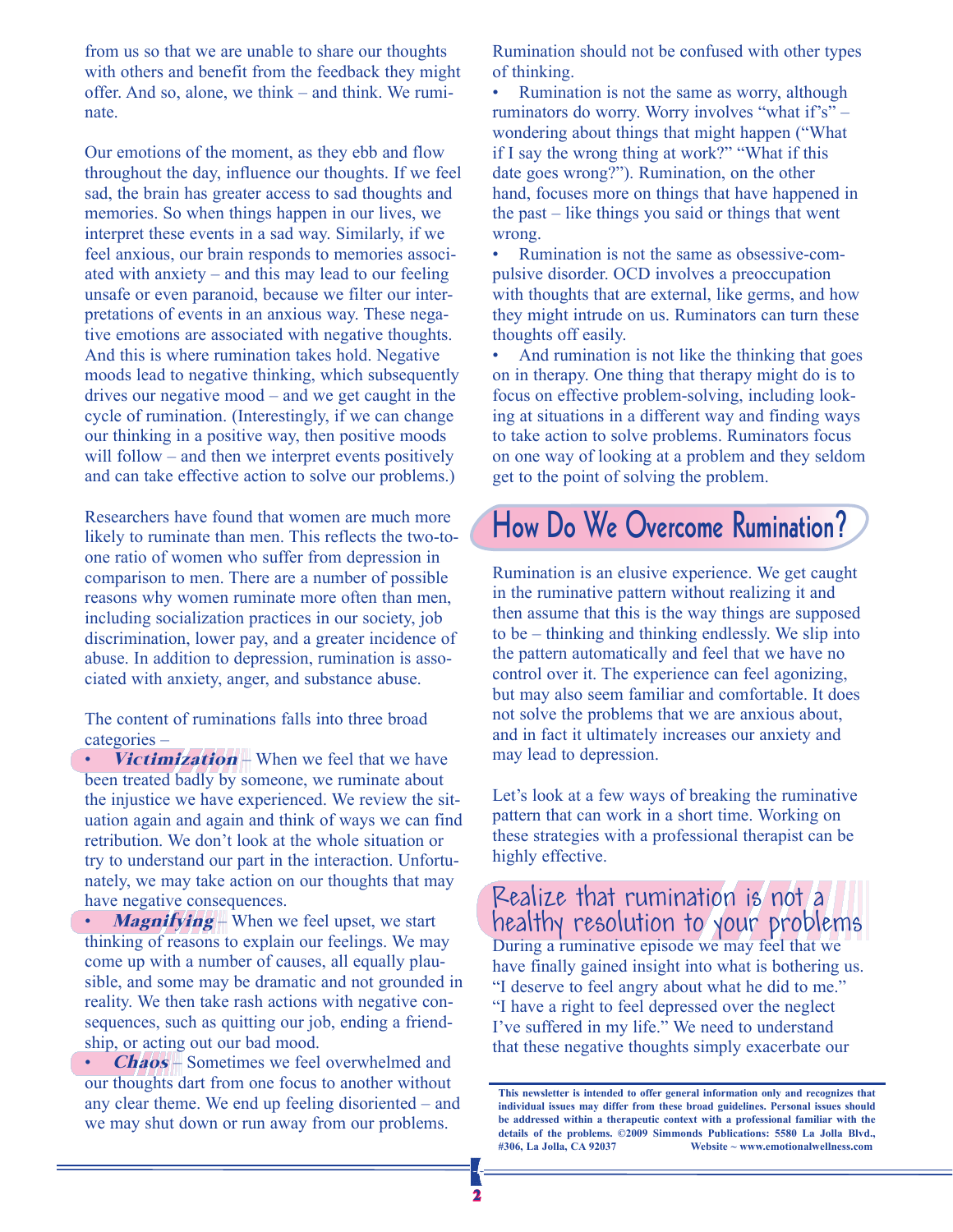underlying negative mood. When we ruminate we get caught in tunnel vision. We see the world in only one way. This is not a healthy route to solving our life problems. It simply sets us up for depression, more anxiety, and anger. It helps to understand and accept that there are better ways of dealing with problems.

#### The use of distraction

Research has found that engaging in a pleasant distraction is a good way to open the way to effective problem-solving. The use of distraction from rumination can improve our mood and lead to positive thinking. Even a few minutes of distraction can have long-term effects. Some people use exercise as a distraction. A walk around the block, swimming, gardening, or a workout at the gym are all positive distractions from rumination, as well as a hobby that requires us to pay attention to what is happening in the moment. Reading can be a good distraction. The goal is to break the rumination and to focus on something else. Of course, we need to realize that a distraction is not the same as escaping from a problem. For example, alcohol or other substance abuse, losing oneself in videogames, or binge eating are not healthy distractions.

#### The "Stop" Technique

When you find yourself caught in the swirl of ruminative thoughts, one short-term technique that may help is simply to tell yourself to stop. While this will not last long, and it is certainly not a permanent way to curb rumination, it will give you a sense of some control and open the way to try out longerlasting methods. You might try putting a rubber band around your wrist and then snapping it when you find yourself overthinking, along with the verbal reminder to "stop."

#### Observe Yourself

When rumination takes over, cultivate the ability to observe yourself from a distance. Ask yourself, "What am I doing?" "Isn't my thinking like this just a way of giving the power to the other person?" "I'm letting the other person control me." Redefining your overthinking in this way gives you a sense of power over it. Take this method to the next step – come up with different ideas that truly allow you to solve the problem constructively. Try to see the issue from the other person's point of view. Redefine the problem using more positive thoughts.



#### Put Aside Time to Ruminate

If you allow yourself to ruminate, it can take up your whole day. From morning to a sleepless night, you ponder your situation endlessly. It takes over your life and you do have other responsibilities. Tell yourself that you will allow yourself only an hour per day to ruminate. Choose an hour when you normally feel good (and this should not be right before going to bed). When the urge to ruminate appears, tell yourself that you will put it aside and save it for your "thinking hour." Many people find that because they are now spending most of their days free from ruminating, the problems seem less overwhelming during the hour of thinking.

#### Share Your Thoughts

Rumination is a private experience and we seldom share the thoughts we harbor with other people. We generate thoughts that may have little basis in the real world. You can break this pattern by sharing your thoughts with a trusted friend, family member, or therapist. This person can ask relevant questions, such as, "What was your mood before you started thinking about this?" You can listen to their feedback and ask questions – and this will allow you to see your issues in a new light and gain new perspective. Make sure that the person you talk to is stable. If you choose a person who simply fans the flames of your thoughts, you will accomplish nothing and may drift further into your ruminative thoughts.

I've been spending way too long checking my tongue in the mirror And bending over backwards just to try to see it clearer But my breath fogged up the glass And so I drew a new face and I laughed.

– Jason Mraz, "I'm Yours"

For Further Reading Susan Nolen-Hoeksema. *Women Who Think Too Much*. New York: Henry Holt and Company. 273 pages, paperback, \$15.00. ISBN-13: 9789-0-8050-

7525-0.